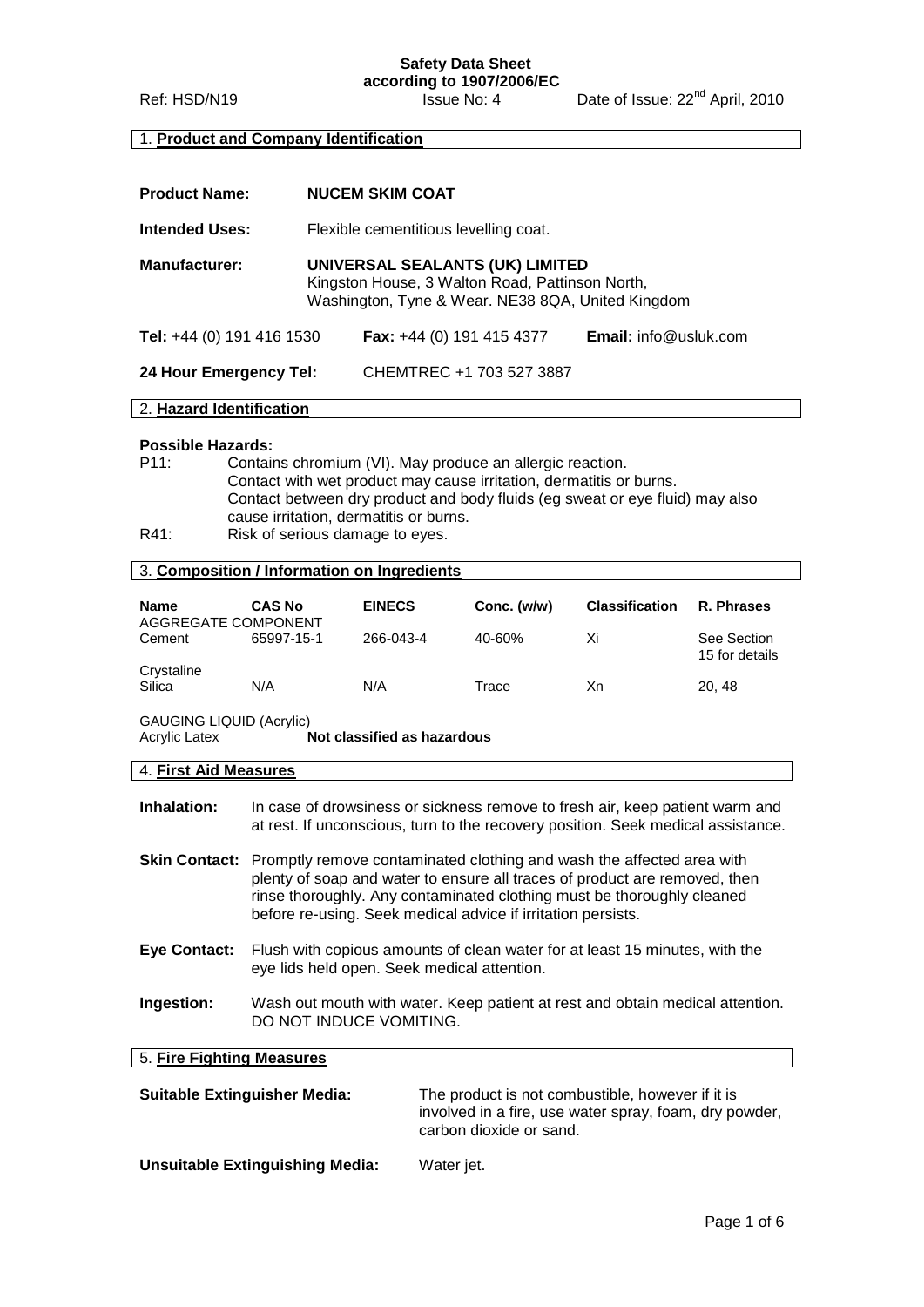|                                            | <b>Safety Data Sheet</b><br>according to 1907/2006/EC                                                                                                                                                                                                                                                                                                                                                                                                                          |
|--------------------------------------------|--------------------------------------------------------------------------------------------------------------------------------------------------------------------------------------------------------------------------------------------------------------------------------------------------------------------------------------------------------------------------------------------------------------------------------------------------------------------------------|
| Ref: HSD/N19                               | Date of Issue: 22 <sup>nd</sup> April, 2010<br>Issue No: 4                                                                                                                                                                                                                                                                                                                                                                                                                     |
| <b>Exposure Hazards:</b>                   | May give off toxic fumes if heated or involved in a fire.                                                                                                                                                                                                                                                                                                                                                                                                                      |
| <b>Special Protective Equipment:</b>       | In the event of fire wear self-contained breathing<br>apparatus.                                                                                                                                                                                                                                                                                                                                                                                                               |
| 6. Accidental Release Measures             |                                                                                                                                                                                                                                                                                                                                                                                                                                                                                |
| <b>Personal Precautions:</b>               | Wear protective equipment as specified in Section 8.<br>Do not eat, drink or smoke. Avoid contact with eyes.<br>Avoid inhaling dust. Eliminate all ignition sources.                                                                                                                                                                                                                                                                                                           |
| <b>Environmental Precautions:</b>          | Keep people and animals away. Prevent entry into<br>drains, sewers and watercourses. If spillage enters<br>drains leading to sewerage works inform the local<br>water company. If spillage enters rivers or<br>watercourses inform the Environment Agency.                                                                                                                                                                                                                     |
| Spillages:                                 | Cordon off area. Absorb/contain spillage using inert<br>absorbent granules, sand or earth. Transfer collected<br>material to heavy-duty plastic/steel drums and keep in<br>a well ventilated place for subsequent safe disposal.<br>See Section 13.                                                                                                                                                                                                                            |
| 7. Handling and Storage                    |                                                                                                                                                                                                                                                                                                                                                                                                                                                                                |
| Handling:                                  | No specific precautions required when handling<br>unopened containers; follow any relevant manual<br>handling guidance. Refer to Sections 6 and 8 if<br>exposure to product is possible. Wash thoroughly with<br>soap and water before eating, drinking or smoking,<br>and after work. Transferring material to mixers may<br>generate a dust hazard.<br>The gauging liquid is a low viscosity emulsion and<br>may present a splashing hazard during transfer to the<br>mixer. |
| Storage:                                   | Store in original containers in a well ventilated area<br>away from heat, ignition sources or open flame. Do<br>not store near acids.                                                                                                                                                                                                                                                                                                                                          |
| 8. Exposure Controls / Personal Protection |                                                                                                                                                                                                                                                                                                                                                                                                                                                                                |
| <b>Occupational Exposure Standards:</b>    | Portland Cement / General Dust:<br>8 Hour TWA 10mg/m <sup>3</sup> (total inhalable) 4mg/m <sup>3</sup><br>(respirable) WEL.<br>Crystaline Silica: 8 Hour TWA 0.3mg/m <sup>3</sup> (respirable)<br>WEL.<br>The gauging liquid contains trace quantities of<br>residual acrylic monomers however it is extremely<br>unlikely that the Workplace Exposure Limits for these<br>materials would be reached under foreseeable<br>conditions of use.                                  |
| <b>Engineering Control Measures:</b>       | Refer to any applicable COSHH assessments.<br>Engineering controls should be used where<br>practicable in preference to personal protection and<br>may include physical containment and good<br>ventilation.                                                                                                                                                                                                                                                                   |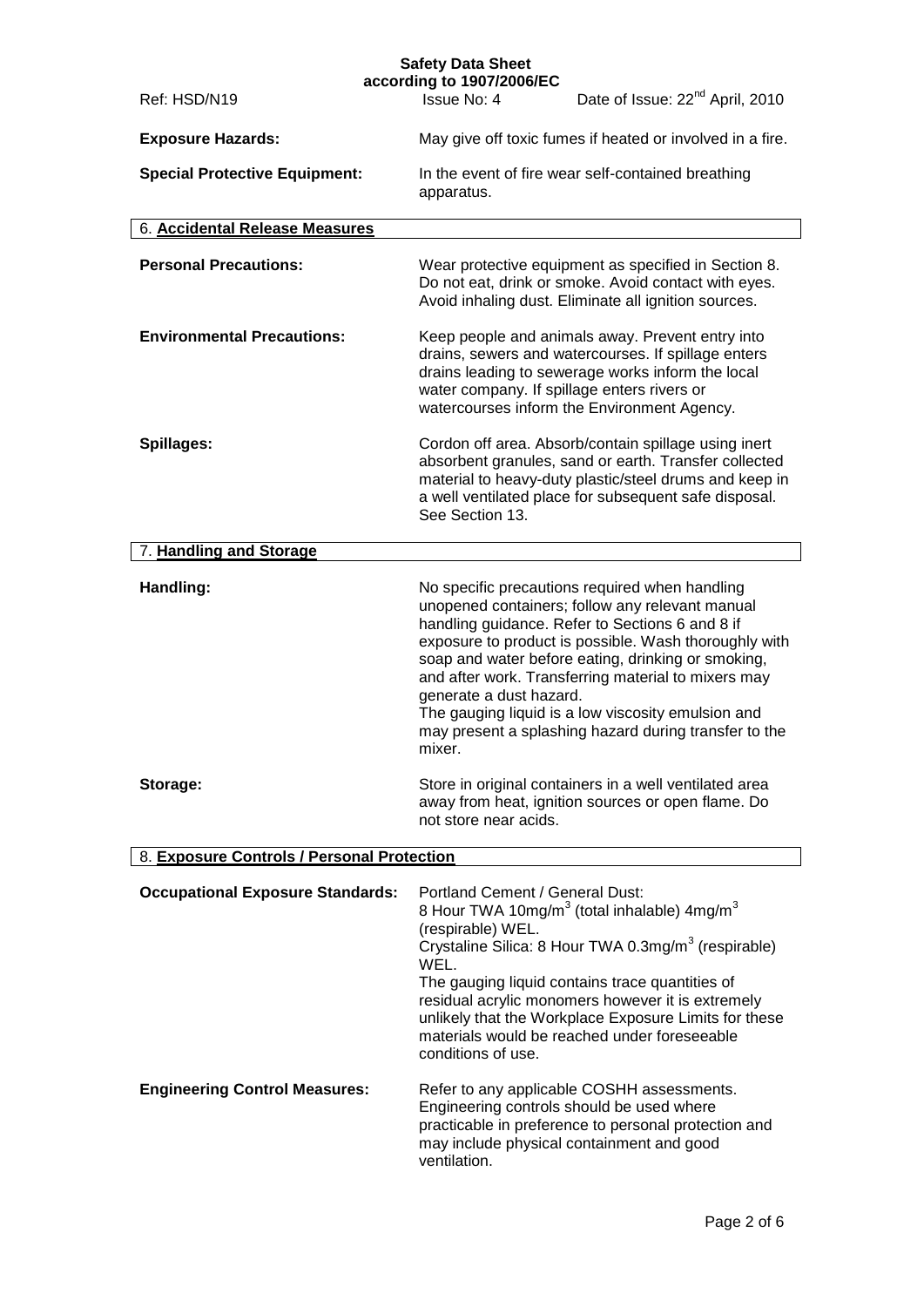|                                                                                     |                                                           | <b>Safety Data Sheet</b><br>according to 1907/2006/EC |                                                                                                                                                                                                                      |                 |
|-------------------------------------------------------------------------------------|-----------------------------------------------------------|-------------------------------------------------------|----------------------------------------------------------------------------------------------------------------------------------------------------------------------------------------------------------------------|-----------------|
| Ref: HSD/N19                                                                        |                                                           | Issue No: 4                                           | Date of Issue: 22 <sup>nd</sup> April, 2010                                                                                                                                                                          |                 |
| <b>Respiratory Protection:</b>                                                      |                                                           | levels of dust present in the workplace.              | Approved respirator and filter medium for dusts if<br>engineering controls are unlikely to control exposure<br>below the relevant exposure limits. All items must<br>conform to EN149 and should be suitable for the |                 |
| <b>Hand Protection:</b>                                                             |                                                           |                                                       | Wear Nitrile, PVC or Natural Rubber gloves or<br>gauntlets. These must be manufactured to EN374 and<br>have a breakthrough time of >480 minutes.                                                                     |                 |
| <b>Eye Protection:</b>                                                              |                                                           | Dust tight goggles.                                   |                                                                                                                                                                                                                      |                 |
| <b>Body Protection:</b>                                                             |                                                           |                                                       | Wear suitable impervious, dust resistant overalls.                                                                                                                                                                   |                 |
| <b>Foot Protection:</b>                                                             |                                                           | Wear chemical resistant safety footwear.              |                                                                                                                                                                                                                      |                 |
| <b>Hygiene Measures:</b>                                                            |                                                           | and safety practice.                                  | Handle in accordance with good industrial hygiene                                                                                                                                                                    |                 |
| 9. Physical and Chemical Properties                                                 |                                                           |                                                       |                                                                                                                                                                                                                      |                 |
| Appearance:                                                                         | White or Grey<br>aggregate<br><b>White Gauging Liquid</b> | <b>Boiling Point: (Gauging Liquid)</b>                |                                                                                                                                                                                                                      | $100^{\circ}$ C |
| Odour:                                                                              | Mild                                                      | Vapour Pressure @ 20°C:                               |                                                                                                                                                                                                                      | As Water        |
| pH:                                                                                 | 11 (Mixed)                                                |                                                       | <b>Evaporation Rate (Butyl Acetate = 1):</b>                                                                                                                                                                         | As Water        |
| <b>Flash Point:</b>                                                                 | N/A                                                       | <b>Flammable Limits in Air:</b>                       | Upper:<br>Lower:                                                                                                                                                                                                     | N/A<br>N/A      |
| Solubility:                                                                         |                                                           | Fully miscible in water Autoignition Temperature:     |                                                                                                                                                                                                                      | N/A             |
| <b>Flammability:</b>                                                                | Not Flammable                                             |                                                       |                                                                                                                                                                                                                      |                 |
| <b>Specific Gravity:</b>                                                            | 2.0 (Mixed)                                               |                                                       |                                                                                                                                                                                                                      |                 |
| 10. Stability and Reactivity                                                        |                                                           |                                                       |                                                                                                                                                                                                                      |                 |
| Stability:                                                                          |                                                           |                                                       | Stable under normal conditions (see Section 7).                                                                                                                                                                      |                 |
| <b>Materials to Avoid:</b>                                                          |                                                           | Acids, oxidising agents.                              |                                                                                                                                                                                                                      |                 |
| Hazardous Decomposition Products: Oxides of carbon. Hazardous gases when in contact |                                                           | etc.                                                  | with inorganic acids, ie hydrogen chloride with<br>hydrochloric acid, sulphur dioxide with sulphuric acid,                                                                                                           |                 |
| 11. Toxicological Information                                                       |                                                           |                                                       |                                                                                                                                                                                                                      |                 |

There is no data available on the product itself. The Gauging Liquid is not classified as hazardous to health provided it is correctly used in accordance with the given recommendations.

The following data applies to the cement component of the material.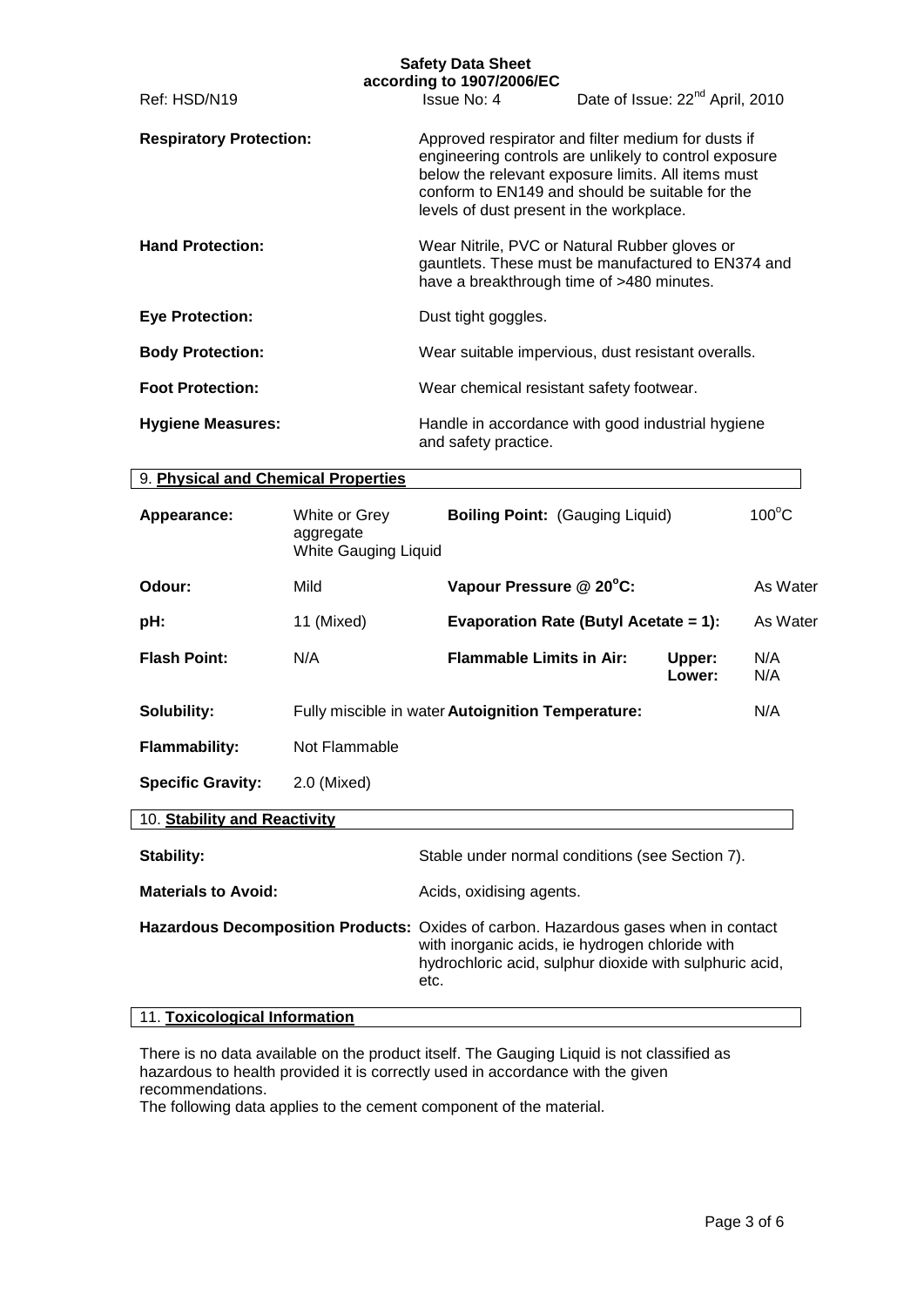# **Safety Data Sheet**

|                          | according to 1907/2006/EC                      |                                                                                                                                                                                                                                                                                                                                                                                                         |  |
|--------------------------|------------------------------------------------|---------------------------------------------------------------------------------------------------------------------------------------------------------------------------------------------------------------------------------------------------------------------------------------------------------------------------------------------------------------------------------------------------------|--|
| Ref: HSD/N19             | Issue No: 4                                    | Date of Issue: 22 <sup>nd</sup> April, 2010                                                                                                                                                                                                                                                                                                                                                             |  |
| <b>Acute Toxicity:</b>   |                                                |                                                                                                                                                                                                                                                                                                                                                                                                         |  |
| Inhalation:              |                                                | Cement powder may cause inflammation of the<br>mucous membranes.                                                                                                                                                                                                                                                                                                                                        |  |
| <b>Eye Contact:</b>      | eye.                                           | Cement is a severe eye irritant. Mild exposures can<br>cause soreness. Gross, or untreated mild, exposures<br>can lead to chemical burning and ulceration of the                                                                                                                                                                                                                                        |  |
| <b>Skin Contact:</b>     | dermatitis, and/or burns.                      | Cement powder or any cement/water mixture may<br>cause irritant contact dermatitis, allergic (chromium)                                                                                                                                                                                                                                                                                                 |  |
| Ingestion:               | irritation to the gastro intestinal tract.     | The swallowing of small amounts of cement or any<br>cement/water mixtures are unlikely to cause any<br>significant reaction. Larger doses may result in                                                                                                                                                                                                                                                 |  |
| <b>Chronic Toxicity:</b> | cement.<br>is a reportable disease in the U.K. | High repeated exposures to cement dust in excess of<br>the WEL have been linked with rhinitis and coughing.<br>Skin exposure has been linked to allergic (chromium)<br>dermatitis. Allergic dermatitis more commonly arises<br>through contact with cement/water mixtures than dry<br>Inhalation of the respirable fraction of silica sand may<br>cause permanent damage to the lungs (silicosis). This |  |

# 12. **Ecological Information**

There is no data available on the product itself.

The Gauging Liquid can be virtually eliminated from water by abiotic process, e.g. adsorption onto activated sludge. No negative ecological effects are to be expected according to the present state of knowledge.

The following data applies to the cement component of the material.

| <b>Aquatic Toxicity:</b> | LC50 aquatic toxicity rating has not been determined.<br>The addition of cements to water will, however, cause<br>the pH to rise and may therefore be toxic to aquatic life |
|--------------------------|-----------------------------------------------------------------------------------------------------------------------------------------------------------------------------|
|                          | in some circumstances.                                                                                                                                                      |
|                          |                                                                                                                                                                             |

#### **Biological Oxygen Demand (BOD):** Not applicable.

# 13. **Disposal Considerations**

Dispose of empty bags or surplus product to a place authorised to accept builder's waste in accordance with all applicable local and national regulations, and in compliance with the Environmental Protection (Duty of Care) Regulations 1991.

#### 14. **Transport Information**

Not classified as dangerous in the meaning of the transport regulations.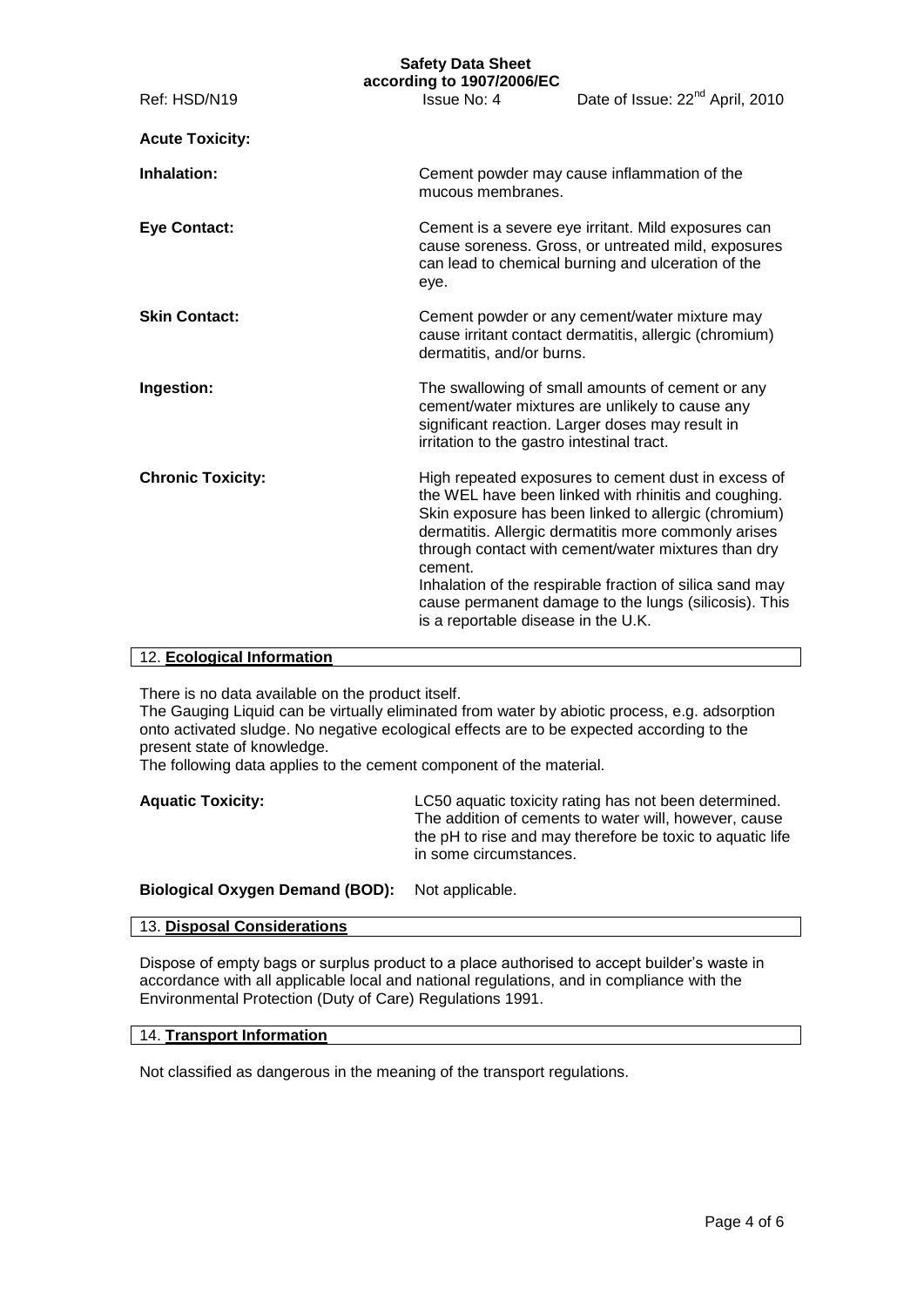#### **Safety Data Sheet according to 1907/2006/EC**

# 15. **Regulatory Information**

| EU Classification and Labelling Particulars: (For Aggregate Component) | The Gauging Liquid is not classified as<br>hazardous and therefore does not require<br>labelling. |
|------------------------------------------------------------------------|---------------------------------------------------------------------------------------------------|
|                                                                        |                                                                                                   |

| <b>Designated Name:</b>          | <b>NUCEM SKIM COAT</b>                                                                                                                                                                                                                                                                                                                                                                                                                                                                                         |
|----------------------------------|----------------------------------------------------------------------------------------------------------------------------------------------------------------------------------------------------------------------------------------------------------------------------------------------------------------------------------------------------------------------------------------------------------------------------------------------------------------------------------------------------------------|
| <b>Aggregate Component</b>       |                                                                                                                                                                                                                                                                                                                                                                                                                                                                                                                |
| <b>Classification:</b>           | Irritant                                                                                                                                                                                                                                                                                                                                                                                                                                                                                                       |
| Indication(s) of Danger:         | Xi                                                                                                                                                                                                                                                                                                                                                                                                                                                                                                             |
| <b>Risk and Safety Phrases:</b>  | Label as per cement industry recommendations and Chip 3                                                                                                                                                                                                                                                                                                                                                                                                                                                        |
| P11:                             | Contains chromium (VI). May produce an allergic reaction.<br>Contact with wet product may cause irritation, dermatitis or<br>burns.<br>Contact between dry product and body fluids (eg sweat or eye<br>fluid) may also cause irritation, dermatitis or burns.                                                                                                                                                                                                                                                  |
| R41:<br>S36/37/39:               | Risk of serious damage to eyes.<br>Wear suitable protective clothing, gloves and eye/face<br>protection.                                                                                                                                                                                                                                                                                                                                                                                                       |
| S26:                             | In case of contact with eyes, rinse immediately with plenty of<br>clean water and seek medical advice.                                                                                                                                                                                                                                                                                                                                                                                                         |
| S28:                             | After contact with skin, wash immediately with plenty of clean<br>water.                                                                                                                                                                                                                                                                                                                                                                                                                                       |
| S2:                              | Keep out of reach of children.                                                                                                                                                                                                                                                                                                                                                                                                                                                                                 |
| <b>Gauging Liquid Component</b>  |                                                                                                                                                                                                                                                                                                                                                                                                                                                                                                                |
|                                  |                                                                                                                                                                                                                                                                                                                                                                                                                                                                                                                |
| <b>Classification:</b>           | Not classified as hazardous                                                                                                                                                                                                                                                                                                                                                                                                                                                                                    |
| Indication(s) of Danger:         | N/A                                                                                                                                                                                                                                                                                                                                                                                                                                                                                                            |
| <b>Risk and Safety Phrases:</b>  |                                                                                                                                                                                                                                                                                                                                                                                                                                                                                                                |
| S26:                             | In case of contact with eyes, rinse immediately with plenty of<br>clean water and seek medical advice.                                                                                                                                                                                                                                                                                                                                                                                                         |
| S37/39:                          | Wear suitable gloves and eye/face protection.                                                                                                                                                                                                                                                                                                                                                                                                                                                                  |
| <b>UK Guidance Publications:</b> | EH40; Occupational Exposure Limits, HSE. Revised annually.<br>EH44; Dust in the Workplace: General Principles of Protection,<br>HSE.<br>EH26; Occupational Skin Diseases - Health and Safety<br>Precautions, HSE.<br>MDHS 14; Methods for the Determination of Respirable and<br>Total Dusts, HSE.<br>CONIAC Health Hazard Information Sheet No 26 (Cement).<br>Portland Cement Dust - Criteria Documents for an<br>Occupational Exposure Limit, June 1994-ISBN 0-7176-0763-1<br><b>COSHH Essentials, HSE.</b> |